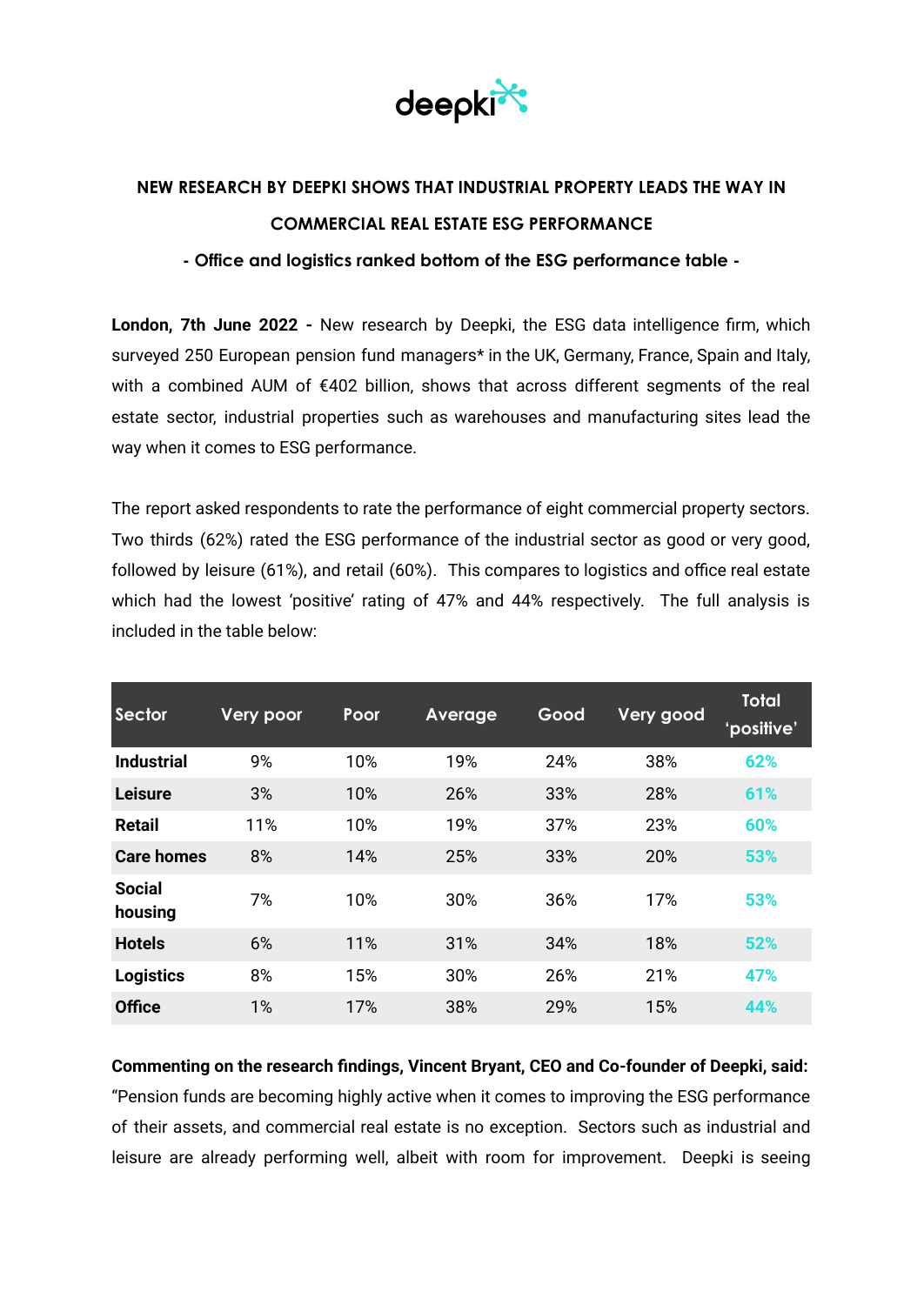

significant demand from institutional investors keen to get an accurate picture of the ESG performance of their assets and ensure they are on a path to net zero."



Founded in 2014, Deepki's SaaS platform helps real estate investors, owners and managers improve the ESG performance of their real estate assets, and in the process enhance their value. The real estate sector is currently responsible for around 40% of the Earth's carbon emissions, and has a clear target of reaching net zero by 2050  $-$  a goal set by the

World Green Building Council Net Zero Carbon Buildings Commitment.

More than \$5 trillion of investment<sup>1</sup> is needed each year to decarbonise the built environment and ensure the real estate sector can meet its commitment to meet the net zero target by 2050. Deepki estimates that the value of the monitoring and analytics market required to achieve this goal will be worth \$5 to \$10 billion by 2025, with year-on-year growth of 20%.

The SaaS platform enables clients to collect ESG data, get a comprehensive overview of their portfolio's ESG performance, establish investment plans to reach Net Zero, and assess results. It also allows users to report to key stakeholders. The platform is supported by carbon and ESG experts who partner with clients across data collection and analysis, through to ESG strategy definition and implementation.

Now with over 150 employees, offices in five European capitals and operating in over 38 countries, Deepki has become the global leader in ESG and data intelligence solutions for environmental transition in the commercial real estate sector, with more than 500 million m<sup>2</sup> - almost five times the area of Paris - under management. To date, Deepki has saved over 180,000 equivalent tonnes of CO<sub>2</sub> across its client base.

For further information about Deepki's end-to-end solutions, visit: www.deepki.com

<sup>&</sup>lt;sup>1</sup> Vivid Fronomics